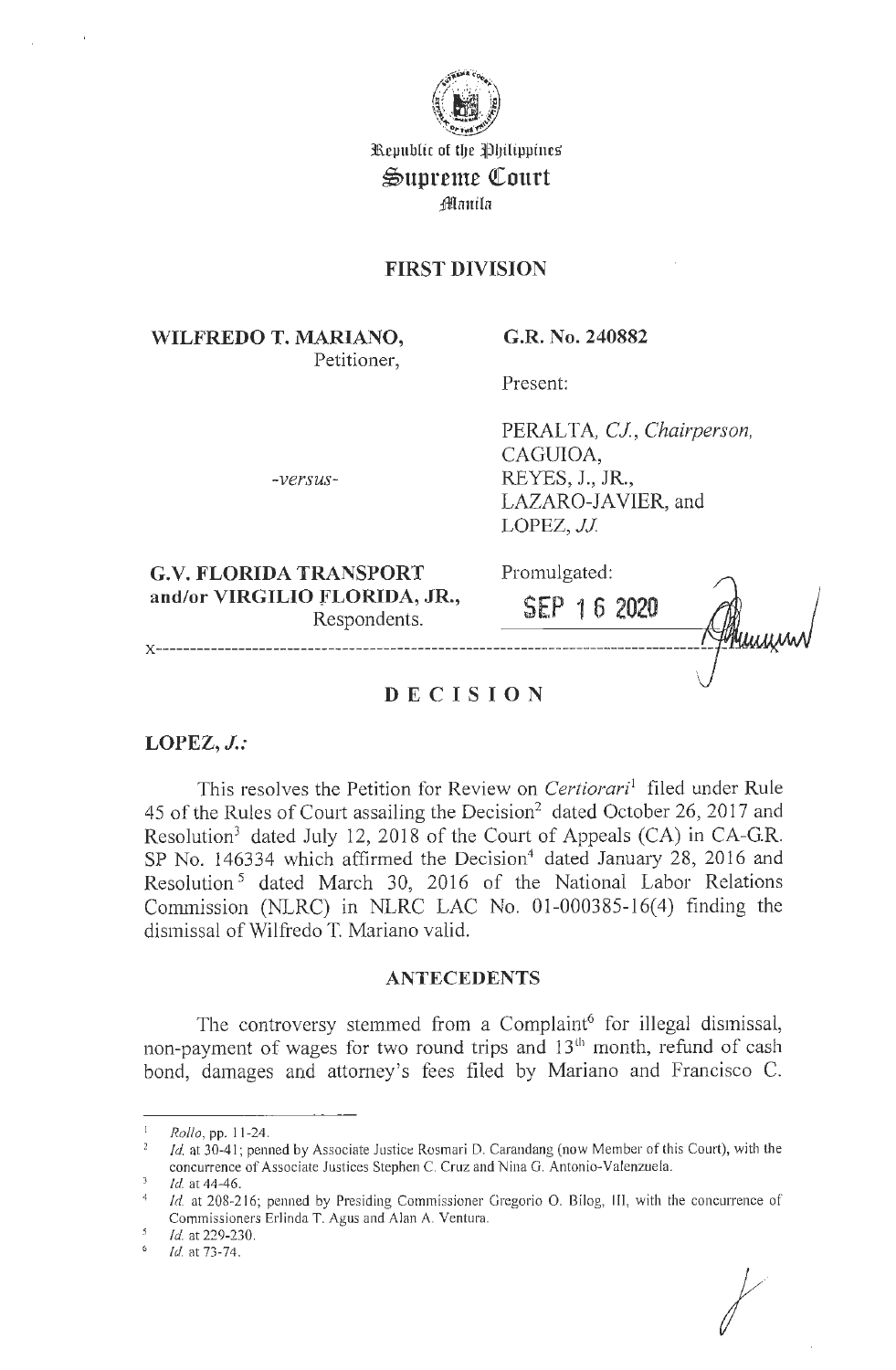Arellano against G.V. Florida Transport and its owner, Virgilio Florida, Jr. Only Mariano filed the instant petition before this Court.

In his position paper, Mariano alleged that he was a bus driver for Florida Transport since August 5, 2005, receiving P3,400.00 *per* round trip plus commission, and plying the routes of Gonzaga, Cagayan to Metro Manila and *vice versa*.<sup>7</sup> On May 31, 2015, Mariano was preparing to leave the main station at Sampaloc, Manila when a representative from the head office of Florida Transport instructed him to alight from his assigned bus. Mariano was not allowed to continue the supposed trip to Gonzaga, Cagayan. The next day, Mariano reported for work but he was advised not to come to work in the meantime. He was told that the company will just send him an e-mail as to when he will be given a bus assignment.

On December 11, 2015, Labor Arbiter (LA) Ma. Lourdes R. Baricaua ruled that Mariano's allegations were deemed admitted because respondents failed to file their position paper relative to him.<sup>8</sup> The LA ordered respondents to pay Mariano his money claims in the total amount of  $P267,486.67$ , as follows:

| Separation pay $[P252.00 \times 30 \text{ days} = P7,560.00 \times 20 \text{ years}]$ | P151,200.00   |
|---------------------------------------------------------------------------------------|---------------|
| Backwages $[P7,560.00 \times 7.63$ months                                             | 57,682.00     |
| Proportionate $13^{th}$ month pay [P57,682.80 / 12]                                   | 4,806.90      |
| Unpaid wages $-2$ round trips [P3,400.00 x 2]                                         | 6,800.00      |
| 13 <sup>th</sup> month pay – 3 recent years [P7,560.00 x 3]                           | 22,680.00     |
| Attorney's fees [10% of total awards]                                                 | $24.316.97^9$ |

In their appeal to the NLRC, respondents averred that they filed their position paper with respect to the claim of Mariano.<sup>10</sup> They prepared separate position papers for Mariano and Arellano, placed the two position papers in one sealed envelope, and mailed the envelope to the Office of the LA under Registry Receipt No. 3253. It was then impossible for the LA to receive only the position paper pertaining to Arellano.

On January 28, 2016, the NLRC admitted respondents' position paper.

See id. at 127-128.

 $Id$ . at 127-133. The dispositive portion of the Decision reads:

**WHEREFORE,** in view of the foregoing, **,JUDGM ENT** is hereby rendered declaring complainant **WILFREDO T. MARIANO** illegally dismissed while complainant **FRANCISCO C. ARELLANO** was validly dismissed. However, both are entitled to their meritorious money claims. Consequently, respondent **G.V. FLORIDA TRANSPORTATION** through **VIRGILIO FLORIDA, JR.** is hereby **ORDERED** to pay complainants the following:

I. **Wilfredo T. Mariano ---------------------P267,486.67** 

**<sup>2.</sup> P'rnncisco C. Arellano-------------------- 32,428.00** 

or a total sum or **TWO HUNDRED NINETY NINE THOUSAND NINE HUNDRED FOURTEEN PESOS** & **67/100 (P299,914.67),** Philippine Currency, representing separation pay, backwages, proportionate 13<sup>th</sup> month pay to complainant Wilfredo T. Mariano and 13<sup>th</sup> month pay, unpaid wages and attorney fees to both complainants, within ten (10) calendar days from receipt hereof.

All other claims are hereby dismissed for lack of merit and basis.

**SO ORDERED.** *lei.* at 132- 133. (Emphasis in the original.)

Id. at 204.

 $10$  Id. at 140-143.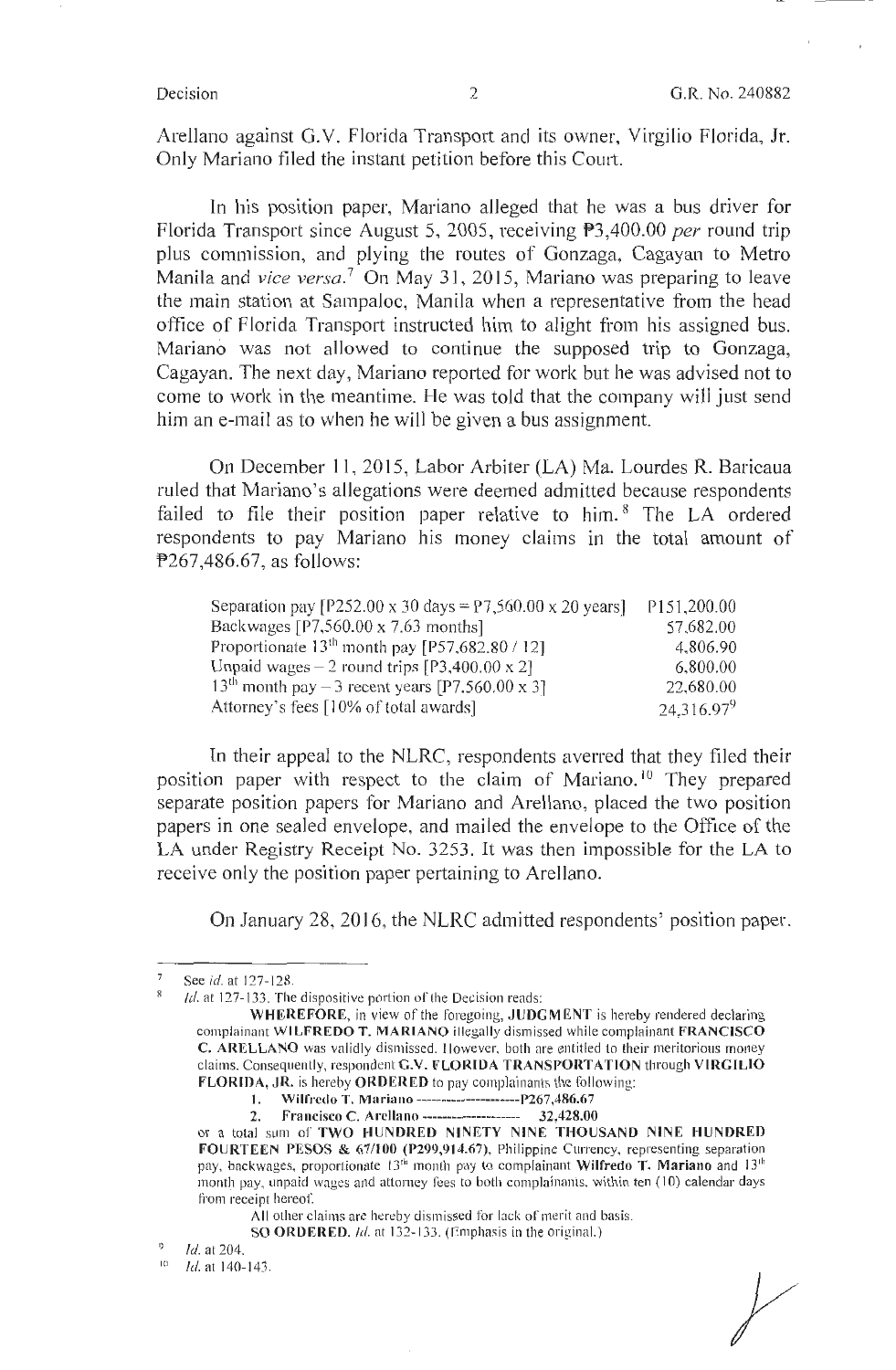The NLRC ruled that respondents adequately explained the reason for the belated submission of evidence and that the pieces of documentary evidence attached to the position paper were material to establish respondents' cause.<sup>11</sup> The NLRC found that Mariano was involved in several reckless driving incidents that constitute misconduct  $-$  a just cause for dismissal. However, for failure to prove the dates when Mariano actually reported for work, the NLRC limited the award to proportionate 13<sup>th</sup> month pay, *viz.*:

WHEREFORE, premises considered, judgment is hereby rendered:

1. REVERSING the Decision of Labor Arbiter Baric[a]ua with respect to complainant/appellee Wilfredo Mariano as this Office finds him to have been validly dismissed;

### xxxx

3. ORDERING the payment of proportionate  $13<sup>th</sup>$  month pay for Mariano in the amount of P3,150.00  $x \times x$ .

SO ORDERED. <sup>12</sup>

Failing to secure reconsideration,<sup>13</sup> Mariano appealed to the CA.

On October 26, 2017, the CA dismissed the petition for lack of merit.<sup>14</sup> The CA ruled that respondents amply explained the circumstances leading to the submission of the position paper and evidence on their appeal to the NLRC. There was a valid ground to dismiss Mariano and the respondents complied with the two-notice requirement under the Labor Code. Mariano sought reconsideration but was denied on July 12, 2018. 15

Hence, this petition.

Mariano argues that respondents failed to justify the belated submission of their position paper with respect to him. More, he was not furnished with a copy of the position paper. Mariano insists that he was not given the first notice to explain as required by law, there was no hearing or conference to afford him an opportunity to present evidence to support his claim, and he did not receive the notice of termination. Finally, respondents failed to substantiate his alleged cumulative infractions of company rules for reckless driving that warranted his dismissal.

**WHEREFORE**, in view of the foregoing consideration, the Motion for Reconsideration is **DENIED** for lack of merit.

*t* 

<sup>11</sup> *Supra* note 4.

<sup>12</sup>*Rollo,* pp. 2 15-2 16.

<sup>13</sup> *Supra* note 5.

Supra note 2. The dispositive portion of the Decision reads:

**WHEREFORE,** in view of the foregoing consideration, the Petition is **DISMISSED** for lack of merit.

**SO ORDERED.** *Rollo,* p. 40. (Emphasis in the original.)

Supra note 3. The dispositive portion of the Resolution reads:

**SO ORDERED.** Id. at 46. (Emphasis in the original.)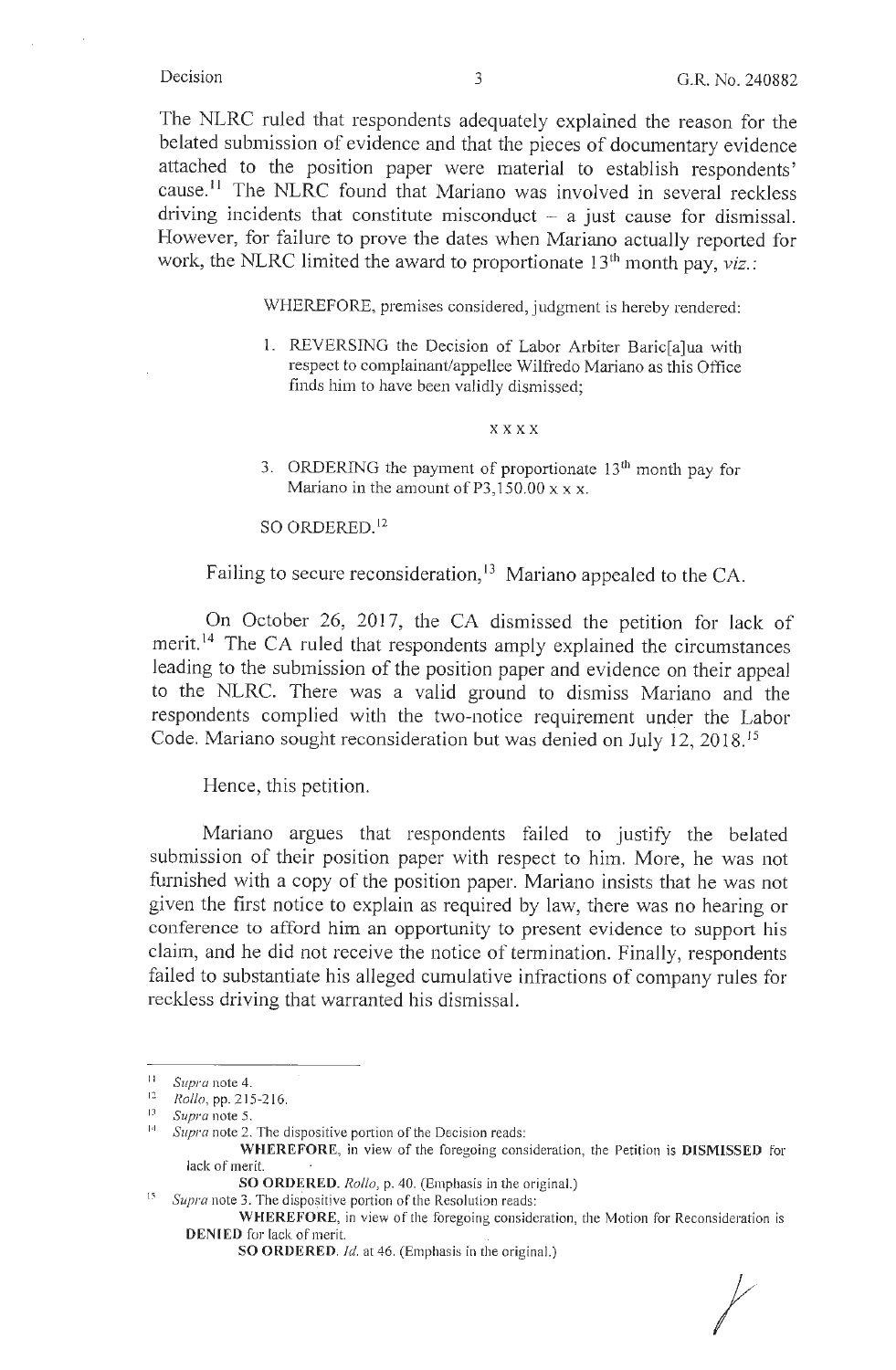In their Comment,<sup>16</sup> respondents counter that the NLRC, as affirmed by the CA, properly admitted their position paper. Further, the procedural and substantive requirements of due process were complied with. Meanwhile, Mariano reiterated in his Reply<sup>17</sup> that there was no legal ground to dismiss him and he was not afforded due process.

## **RULING**

The petition is partly meritorious.

First off, labor tribunals, such as the NLRC, are not precluded from receiving evidence submitted on appeal as technical rules are not binding in cases submitted before them. 18 There is, however, a caveat to this policy. The delay in the submission of evidence should be adequately explained, the evidence adduced must be undeniably material to the cause of a party, and the subject evidence should sufficiently prove the allegations sought to be established.<sup>19</sup>

In the present case, we do not agree with the NLRC and the CA that respondents sufficiently justified the belated submission of their position paper as regards Mariano. Under Section 12,<sup>20</sup> Rule 12 of the Rules of Court, when the existence of a pleading filed by registered mail is at issue, proof of such filing consists of: (1) the registry receipt issued by the mailing office; and  $(2)$  an affidavit of the person mailing the pleading containing a full statement of the date, place, and manner of service. Here, respondents submitted Registry Receipt No.  $3252^{21}$  issued on September 14, 2015 but not the affidavit of the person who mailed the pleading. The affidavit could have explained that two position papers were filed by registered mail by depositing them in one sealed envelope and mailing the same to the Office of the LA. As the party to whom the burden of proof to show that the position paper pertaining to Mariano was mailed and received by the addressee lay, respondents could have presented the affidavit of its

 $\frac{16}{17}$  *Id.* at 275-281.

<sup>&</sup>lt;sup>17</sup> Id. at 306-312.<br><sup>18</sup> *Misamis Oriental II Electric Service Cooperative (MORESCO II) v. Cagalawan, 694 Phil. 268, 28 1* (2012); *Clarion Printing House Inc. v. NLRC*, 500 Phil. 61, 76-77 (2005); *Tanjuan v. Phil. Postal Savings Bank, Inc.,* 457 Phil. 993, I 004 (2003); *Phil. Indus/rial Security Agency Corp. v. Dapilon,* 377 Phil. 951 (1999).

<sup>19</sup>*Pelagio v. Philippine Transmarine Carriers, Inc.,* G.R. No. 23 1773, March 11 , 2019, citing *Magsaysay Maritime Corp. v. Cruz, 786 Phil. 457 (2016); see also Princess Talent Center Production, Inc. v. Masagca, G.R. No. 191310, April 11, 2018, 860 SCRA 602; <i>Anabe v. Asian Construction, 623 Phil. 857* (2009); and *AG & P United Rank & File Association v. National labor Relations Commission,* 332 Phil. 937 (1996).<br><sup>20</sup> RULES OF COURT (1997), Rule 12, Section 12.

Sec. 12. Proof of filing. - The filing of a pleading or paper shall be proved by its existence in the record of the case. If it is not in the record, but is claimed to have been filed personally, the filing shall be proved by the written or stamped acknowledgement of its filing by the clerk of court on a copy of the same; **if filed by registered mail, by the registry receipt and by the affidavit of the person who did the mailing, containing a full statement of the date and place of depositing the mail in the post office in a scaled envelope addressed to the court,** with postage fully prepaid, and with instructions to the postmaster to return the mail to the sender after ten (10) days if not delivered. (Emphasis supplied.)

<sup>&</sup>lt;sup>21</sup> Rollo, pp. 165-171.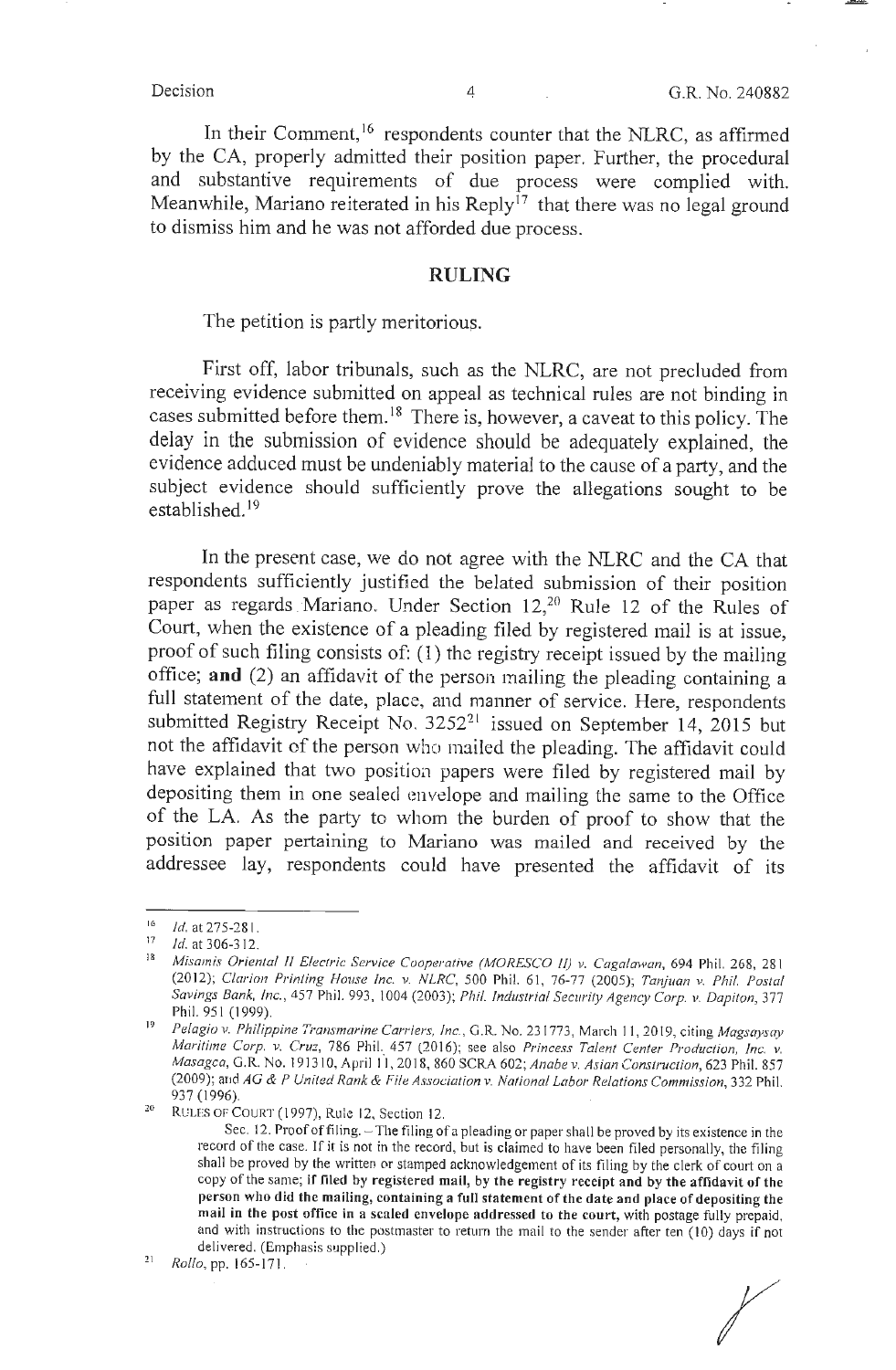messenger to satisfy the requirements of the Rules of Court.<sup>22</sup> Respondents did not offer any explanation.

Additionally, respondents failed to comply with the requirements of proper proof of service under Section 13,<sup>23</sup> Rule 13 of the Rules of Court. Respondents only attached Registry Receipt No. 3252 24 without the affidavit of the person mailing. We note that Mariano consistently raised in his Motion for Reconsideration<sup>25</sup> to the NLRC and in his appeal to the CA the non-service of position paper to him thus violating his right to file a reply.<sup>26</sup> Unfortunately, the NLRC and the CA did not rule on the matter. We stress that if the service is done by registered mail, proof of service shall consist of the affidavit of the person effecting the mailing and the registry receipt, both of which must be appended to the paper being served.<sup>27</sup> Absent one or the other, or worse both, there is no proof of service. 28 In *Valley Golf and Country Club, Inc. v. Dr. Reyes,<sup>29</sup>*we emphasized that registry receipt *per se*  does not constitute proof of receipt. Undoubtedly, Registry Receipt No. 3252 is not conclusive proof that respondents served a copy of their position paper to Mariano, nor is it conclusive proof that Mariano received its copy of the position paper. Respondents should have submitted an affidavit proving that they mailed the position paper together with the registry receipt issued by the post office. Thereafter, they should have immediately filed the registry return card. They did not.

The procedural flaws notwithstanding, especially considering that this is a labor case, the ends of substantial justice would be better served by relaxing the application of technical rules of procedure.<sup>30</sup> Technicalities should not be permitted to stand in the way of equitably and completely resolving the rights and obligations of the parties. This Court reiterates that where the ends of substantial justice would be better served, the application of technical rules of procedure may be relaxed.31

We now proceed to discuss the merits of the case.

*I* 

<sup>22</sup> See *American Express Int '/, Inc. v. Judge Sison, el al.,* 591 Phil. 182 (2008). 23 RULES OF COURT ( 1997), Rule 13, Section 13.

Section 13. Proof of service. - Proof of personal service shall consist of a written admission of the party served or the official return of the server, or the affidavit of the party serving, containing a full statement of the date, place and manner of service. If the service is by ordinary mail, proof thereof shall consist of an affidavit of the person mailing of facts showing compliance with section 7 of this Rule. If service is made by registered mail, proof shall be made by such affidavit and **registry receipt issued by the mailing office. The registry return card shall be filed**  immediately upon its receipt by the sender, or in lieu thereof the unclaimed letter together **with the certified or sworn copy of the notice given by the postmaster to the addressee.**  (Emphasis supplied.)

<sup>24</sup>*Rollo,* p. 17 I.

<sup>&</sup>lt;sup>25</sup> *Id.* at 217-224.<br><sup>26</sup> *Id.* at 57.

<sup>&</sup>lt;sup>27</sup> Lisondra v. Megacraft International Corp., et al., 775 Phil. 310, 317 (2015), citing *Cruz v. Court of Appeals,* 436 Phil. 641, 652 (2002).

<sup>&</sup>lt;sup>28</sup> *Valley Golf and Country Club, Inc. v. Dr. Reyes, 772 Phil.* 458, 466 (2015).<br><sup>29</sup> *Id., citing Petition for Habeas Corpus of Benjamin Vergara v. Gedorio, Jr., 450 Phil. 623, 634 (2003).*<br><sup>30</sup> *Panaga v. Court of App* 

<sup>31</sup>*Garcia v. PAL, Inc.,* 498 Phil. 808,824 (2005), citing *Tres Reyes v. Maxim's Tea House,* 446 Phil. 388 (2003).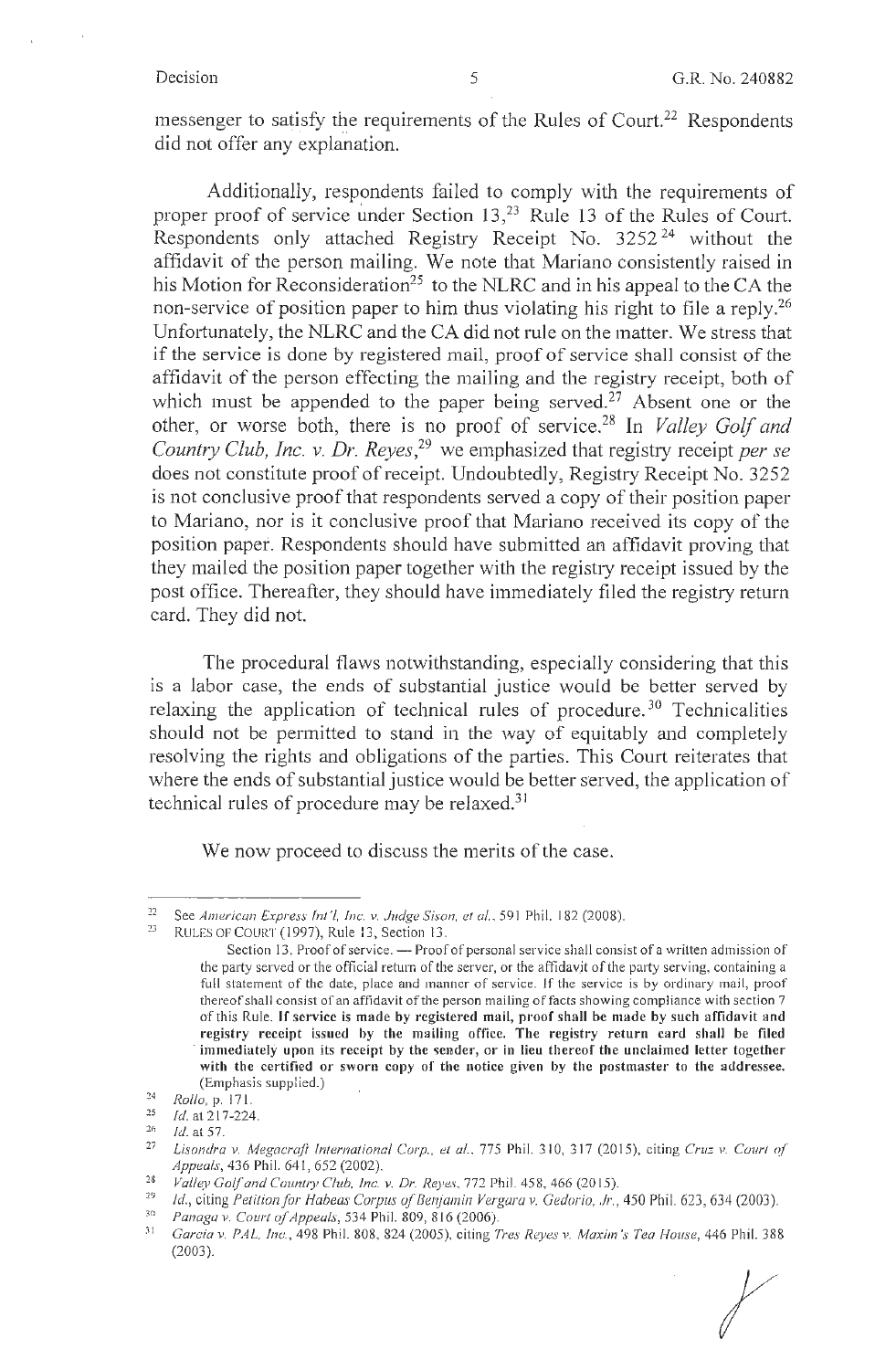Dismissal from employment has two facets: first, the legality of the act of dismissal, which constitutes substantive due process; and second, the legality of the manner of dismissal, which constitutes procedural due process. 32 The burden of proof rests upon the employer to show that the disciplinary action was made for lawful cause or that the termination of employment was valid. In administrative and quasi-judicial proceedings, the quantum of evidence required is substantial evidence or "such relevant evidence as a reasonable mind might accept as adequate to support a conclusion." Thus, unsubstantiated suspicions, accusations, and conclusions of the employer do not provide legal justification for dismissing the employee.

As to the substantive aspect, respondents terminated Mariano's employment on the ground of serious misconduct. For serious misconduct to be a just cause for dismissal, the concurrence of the following elements is required: (a) the misconduct must be serious; (b) it must relate to the performance of the employee's duties showing that the employee has become unfit to continue working for the employer; and (c) it must have been performed with wrongful intent.33

Here, respondents presented sufficient evidence to prove that Mariano committed numerous infractions of company rules and regulations since he started working with Florida Transport. The infractions can be traced as far back as  $2002^{34}$  up to the time he was rehired in  $2008^{35}$  when he admitted to hitting a concrete mixer truck in Baliuag, Bulacan. In the year  $2009<sup>36</sup>$  the side mirror of Mariano's. assigned bus was destroyed while he was trying to overtake another bus; and in 2013,  $37$  he had an altercation with an inspector of Florida Transport for which he was meted a penalty of suspension. The last infraction was in March 2015 when he figured in a vehicular accident that caused injuries to his passengers.<sup>38</sup> The repeated and numerous infractions committed by Mariano in driving the passenger bus assigned to him cannot be considered minor. The Court is entitled to take judicial notice of the gross negligence and the appalling disregard of the physical safety and property of others so commonly exhibited today by the drivers of passenger buses. 39 Taking into account the nature of Mariano's job, the infractions are too numerous to be ignored or treated lightly and may already be subsumed as serious misconduct.<sup>40</sup> Accordingly, this Court holds that Mariano was validly dismissed from employment on the ground of serious misconduct.

<sup>&</sup>lt;sup>32</sup> *Maula v. Ximex Delivery Express, Inc., 804 Phil. 365, 378 (2017), citing NDC Tagum Foundation, Inc. v. Sumatoke*, 787 Phil. 67 (2016).

<sup>·</sup> 1 <sup>33</sup> *Imasen Philippine Manufacturing Corporation v. Alcon, et al., 746 Phil. 172, 181 (2014).*<br><sup>34</sup> **Pulling** *II* 

<sup>35</sup> <sup>4</sup>*Rollo,* p. 156. 35 *Id.* at 157-1S8 .

*Id.* at 159.

 $\frac{37}{38}$ <sup>7</sup>Id. at 160.

<sup>&</sup>lt;sup>38</sup> *Id.* at 163.

*Kapalaran Bus Line v. Coronado, 257 Phil. 797, 807 (1989).* •·

<sup>10</sup>*Q11ia111hao v. Manila Electric Rai/roucl and Ligh1 C'o111pa11y,* 6?.3 Phil. 416 (2009).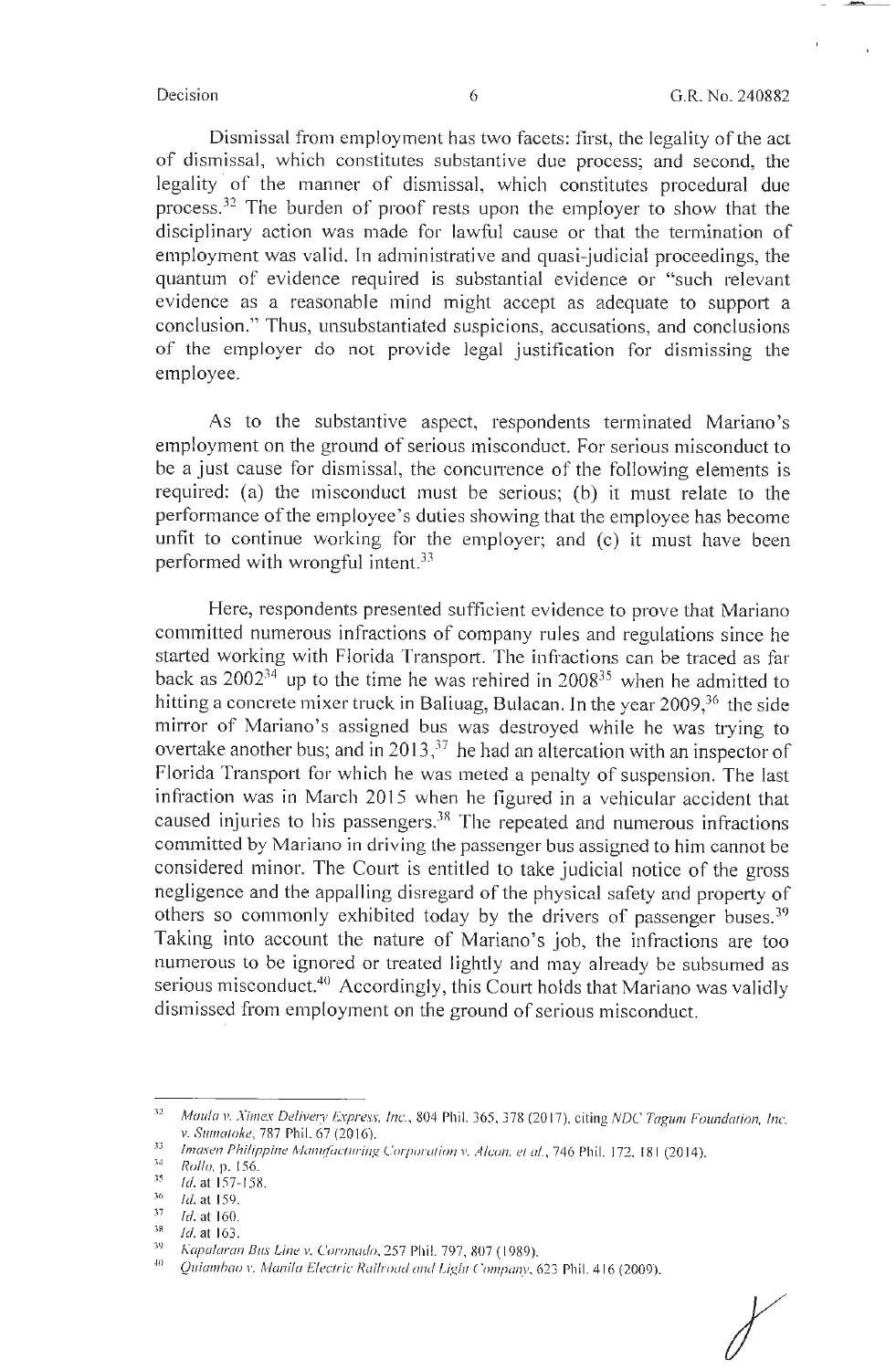Be that as it may, respondents did not comply with the procedural requirements of due process as laid down in *King of Kings Transport, Inc. v. Mamac*,<sup>41</sup> viz.:

To clarify, the following should be considered in terminating the services of employees:

(1) The **first written notice** to be served on the employees should contain the specific causes or grounds for termination against them, and a directive that the employees are given the opportunity to submit their written explanation within a reasonable period. "Reasonable opportunity" under the Omnibus Rules means every kind of assistance that management must accord to the employees to enable them to prepare adequately for their defense. This should be construed as a period of at least five (5) calendar days from receipt of the notice to give the employees an opportunity to study the accusation against them, consult a union official or lawyer, gather data and evidence, and decide on the defenses they will raise against the complaint. Moreover, in order to enable the employees to intelligently prepare their explanation and defenses, the notice should contain a detailed narration of the facts and circumstances that will serve as basis for the charge against the employees. A general description of the charge will not suffice. Lastly, the notice should specifically mention which company rules, if any, arc violated and/or which among the grounds under Art. 282 is being charged against the employees.

(2) After serving the first notice, the employers should schedule and conduct a **hearing or conference** wherein the employees will be given the opportunity to: (1) explain and clarify their defenses to the charge against them; (2) present evidence in support of their defenses; and (3) rebut the evidence presented against them by the management. During the hearing or conference. the employees are given the chance to defend themselves personally, with the assistance of a representative or counsel of their choice. Moreover, this conference or hearing could be used by the parties as an opportunity to come to an amicable settlement.

(3) After determining that termination of employment is justified, the employers shall serve the employees a written notice of termination indicating that: (1) all circumstances involving the charge against the employees have been considered; and (2) grounds have been established to justify the severance of their employment.<sup>42</sup> (Emphasis in the original; citations omitted.)

Respondents failed to afford Mariano the first written notice containing the specific causes or grounds for termination against him. Admittedly, Mariano submitted a lengthy explanation letter  $43$  dated June 3, 2015 explaining his side on the incident that transpired two months back. We stress, however, that the burden of proving compliance with the notice requirement falls on the employer. The notice to the employee should embody the particular acts or omissions constituting the grounds for which the dismissal is sought, and that an employee may be dismissed only if the grounds cited in the pre-dismissal notice were the ones cited for the termination of

<sup>&</sup>lt;sup>41</sup> 553 Phil. 108 (2007).<br><sup>42</sup> *Id.* at 115-116.

<sup>&#</sup>x27;1 Supra note 38.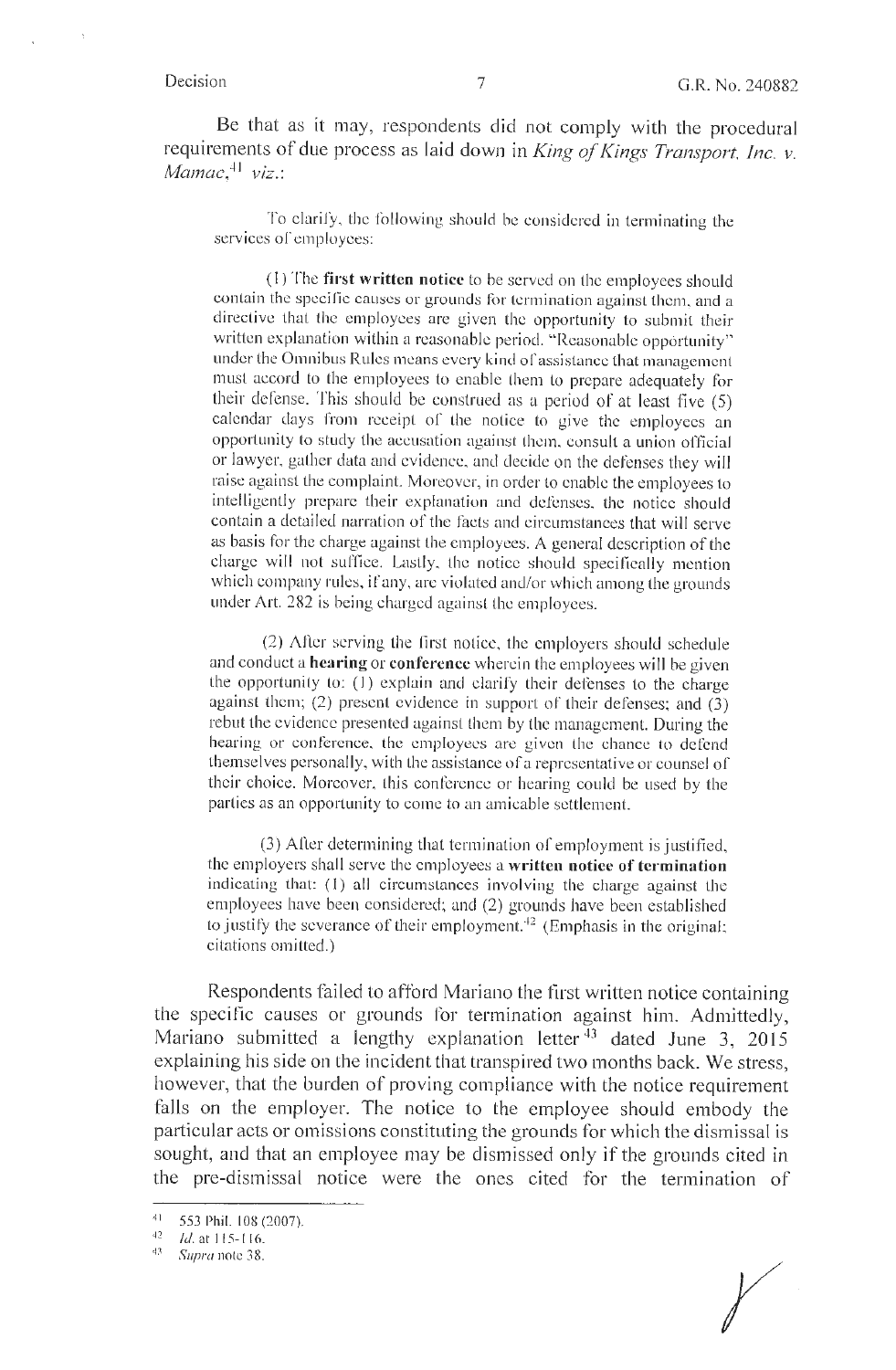employment. 44 Thus, it was erroneous for the CA to "safely infer" that respondents duly notified Mariano and apprised him of the particular act for which his dismissal was sought just because Mariano submitted an explanation letter.<sup>45</sup> In *Loadstar Shipping Co., Inc. v. Mesano*,<sup>46</sup> we held that the employee's written explanation did not excuse the fact that there was a complete absence of the first notice. We sanctioned the employer for disregarding the due process requirements.

Where the dismissal is for a just cause, as in this case, the lack of statutory due process will not nullify the dismissal, or render it illegal or ineffectual.47 The employer will not be required to pay the employee back wages. However, the employer should indemnify the employee for the violation of his statutory right in the form of nominal damages in the amount of  $P30,000.00$  in accordance with prevailing jurisprudence.<sup>48</sup>

With respect to Mariano's claim for unpaid wages equivalent to two round trips and 13th month pay, this Court finds the claim in order. In *RTG Construction, Inc. and/or Go/Russet Construction and Dev 't. Corp. v. Facto49*  and in *Agabon v. NLRC*,<sup>50</sup> we awarded the employee his money claims despite the dismissal was for a just cause.

The general rule is that the one who pleads payment has the burden of proving it. When the employee alleges non-payment, the burden rests on the employer to prove payment rather than on the employee to prove non-payment. The reason for the rule is that the pertinent personnel files, payrolls, records, remittances, and other similar documents are not in the possession of the employee but are in the custody and control of the employer.<sup>51</sup> Here, respondents failed to disprove non-payment of wages for two round trips by presenting cash vouchers or documentary proofs that Mariano did not report for work or drive his assigned bus. Thus, Mariano is entitled to his claim for unpaid wages in the amount of P6,800.00 equivalent to two round trips. As regards the  $13<sup>th</sup>$  month pay, an employee who has resigned, or whose services were terminated at any time before the payment of the 13th month pay, is entitled to this monetary benefit in proportion to the length of time he worked during the year, reckoned from the time he started working during the calendar year up to the time of his resignation or termination from the service.<sup>52</sup> Considering that Mariano was terminated in

<sup>44</sup>*Sy, et al. v. Neat, inc., et al.,* 821 Phil. 75 1, 776 (2017), citing *Glaxo Wellcome Phils., Inc. v. Nagkakaisang Empleyado ng Wellcome-DFA, 493 Phil. 410, 427 (2005).* 

<sup>45</sup>*Rollo,* p. 39.

<sup>46</sup>455 Phil. 936 (2003 ).

<sup>47</sup> 

<sup>&</sup>lt;sup>47</sup> Aparece v. J. Marketing Corp. and/or Aguillon, 590 Phil. 653 (2008).<br><sup>48</sup> See *Benitez v. Santa Fe Moving and Relocation Services, et al., 758 Phil. 557 (2015); <i>Libcap Marketing Corp .. et al. v. Baquia/,* 737 Phil. 349 (2014); *Unilever Philippines Inc. v. Rivera,* 710 Phil. 124 (2013); *Mantle Trading Services, Inc. and/or Del Rosariov. NlRC, et al.,* 6 1 I Phil. 570 (2009); *King of Kings Transport, Inc. v. Mamac, supra* note 41; *Agabon v.* NLRC, 485 Phil. 248 (2004).

<sup>623</sup> Phil. 511 (2009), cited in *Villanueva v. Ganco Resort and Recreation, Inc.*, G.R. No. 227175, January 8, 2020.

so *Supra.* 

<sup>&</sup>lt;sup>51</sup> *Villar v. NLRC*, 387 Phil. 706 (2000).<br><sup>52</sup> St. Mighael Agadamun, MLPC, 354 Phi

<sup>52</sup>*St. Michael Academyv. NLRC,* 354 Phil. 491 ( 1998).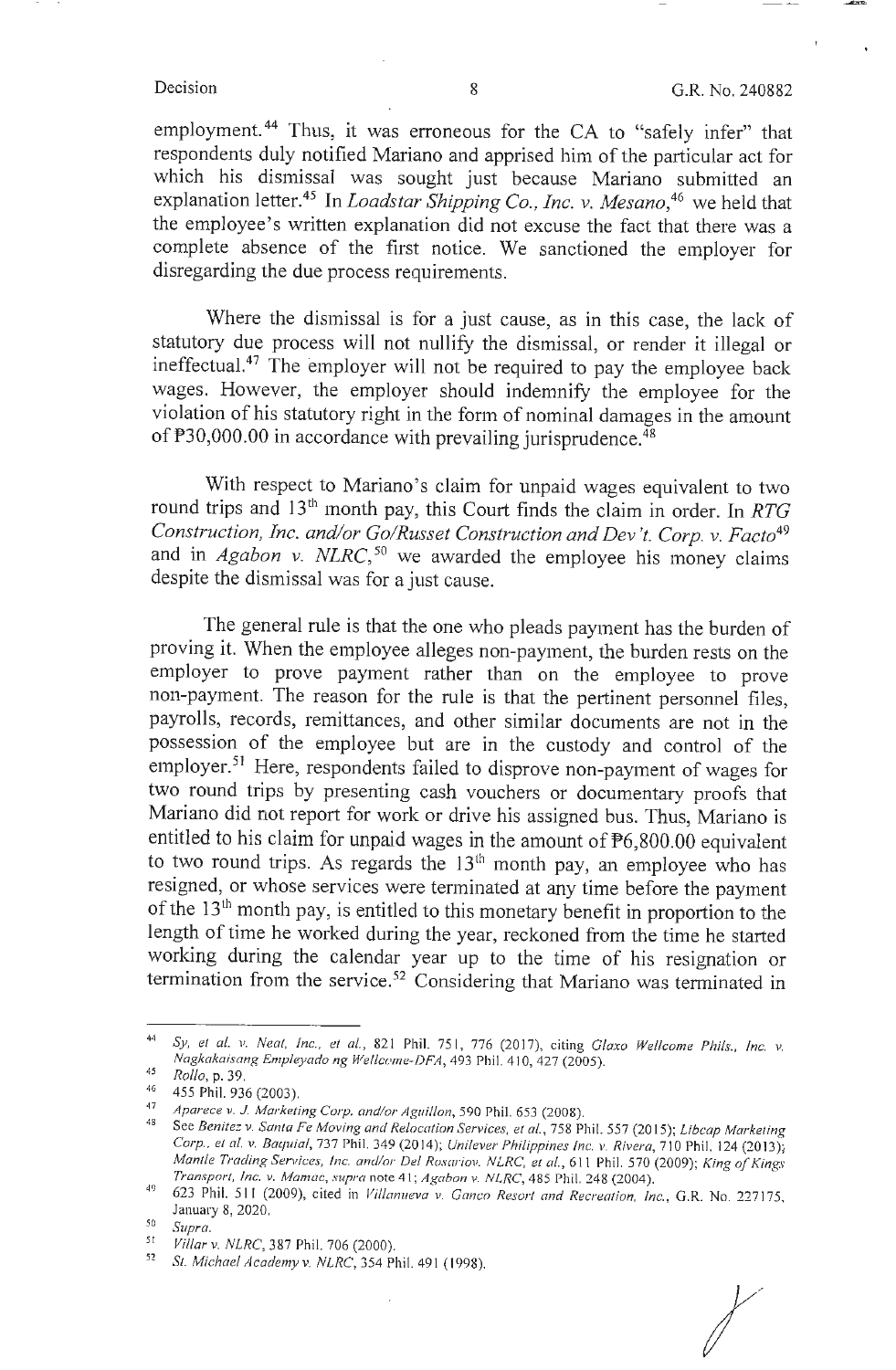June 2015, 53 and there is no showing that the amount was paid, we sustain the proportionate  $13<sup>th</sup>$  month pay awarded by the NLRC, as affirmed by the CA, in the amount of P3, 150.00. Legal interest at the rate of 6% *per annum* is imposed on the total monetary award from the finality of this Decision until full payment.<sup>54</sup>

Finally, as to the propriety of impleading Virgilio Florida, Jr., the owner and manager of Florida Transport, we stress that company officials cannot be held solidarily liable with the corporation for the termination of the employee's employment absent any showing that the dismissal was attended with malice or bad faith.<sup>55</sup> Other than his act of signing the termination letter, there is nothing in the records that show that Virgilio acted maliciously or in bad faith in dismissing Mariano.

**FOR THESE REASONS,** the Petition for Review on *Certiorari* is PARTLY GRANTED. The Decision dated October 26, 2017 and Resolution dated July 12, 2018 of the Court of Appeals in CA-GR. SP No. 146334 are **MODJFIED.** G.V. Florida Transport is **DIRECTED** to indemnify Wilfredo T. Mariano P30,000.00 as nominal damages for failure to comply with the due process requirement in terminating his employment, P6,800.00 as unpaid wages, and  $P3$ , 150.00 as proportionate 13<sup>th</sup> month pay. The total monetary award shall be subject to legal interest at the rate of 6% *per annum* from the finality of this decision until full payment.

| <b>SO ORDERED.</b><br>9E#<br>W<br><i>p</i> sociate Justice                  |
|-----------------------------------------------------------------------------|
| <b>WE CONCUR:</b>                                                           |
| DIOSDADO M. PERALTA<br>Chief Justice<br>Chairperson                         |
| JOSE C. REYES JR.<br><b>ALFREDO BENJAMIN S. CAGUIOA</b><br>ssociate]Justice |

<sup>5,</sup> See *rullo,* p. 192.

<sup>54</sup> Nacar v. Gullery Frames, et al., 716 Phil. 267 (2013).<br>55 Coca Cola Bottlary Phile, *Ing. y. Daniel, 400 Phil. 40* 

<sup>55</sup>*Cuca-Cu/a Butilers Phi ls. Inc. v. Daniel.* 499 Phi l. 49 1, 512 (2005 }, citing *A HS1/Phil., Inc.:. v. CA,* 327 Phil. 129, 142, (1996); *Santos v. NLRC*, 325 Phil. 145 (1996); *Pabalan v. National Labor Relations Commission, 263 Phil. 434 (1990); Bogo-Medellin Sugarcane Planters Asso., Inc. v. National Labor Relations Crm1111issio11,* 357 Phil. I IO ( 1998).